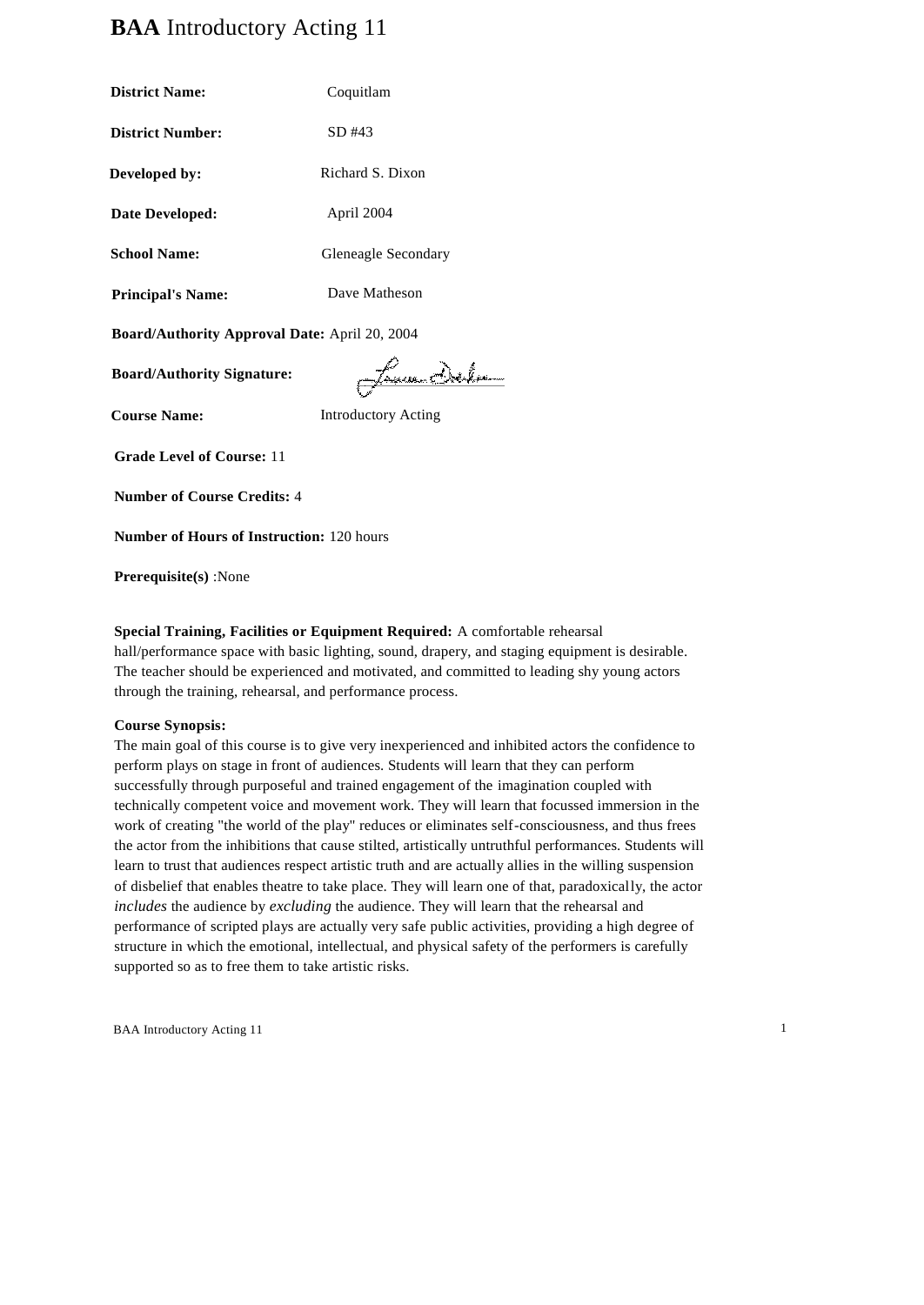#### **Rationale:**

This course is designed for students who have an interest in acting, but who are inhibited from taking senior level acting courses due to their fear of facing audiences, and/or their lack of training and experience.

Some students who want to act have difficulty overcoming their shyness. Others have been unable to take Drama 9 & 10, or have missed the opportunity to participate in extracurricular plays, and therefore lack the confidence to take Theatre Performance 11 & 12 alongside their more experienced peers.

Introductory Acting 11 provides a gentle entry into the world of acting, equipping students with the knowledge and skills that will enable them to overcome their performance anxiety and perform confidently as characters in plays shown to audiences.

School District 43 is dedicated to ensuring quality learning through the creation and maintenance of a safe and nurturing intellectual, physical, and emotional environment. This course strives to create such an environment, wherein the emotional, intellectual, and physical safety of the particpants is paramount. Within this environment, students will be challenged to reach beyond their inhibitions and self-imposed boundaries in order to create collective expressions of beauty and truth through the medium of theatre.

Students will learn to enhance their success as actors through developing their capacity for empathy, and by deepening their understanding of the human condition, thus honouring the district's emphasis on tolerance for pluralism and multiculturalism.

| Unit/Topic         | Title                                                  | Time |
|--------------------|--------------------------------------------------------|------|
| Unit 1             | Public Solitude: Invoking the Imagination              | 10   |
| Unit $2$           | Creating a Simple Story on Stage                       | 20   |
| Unit <sub>3</sub>  | Creating a Purposeful Character                        | 30   |
| Unit 4             | Defining and Building Character Relationships on Stage | 20   |
| Unit 5             | Rehearsing and Presenting Plays to Audiences           | 40   |
| <b>Total Hours</b> |                                                        | 120  |

#### **Organizational Structure:**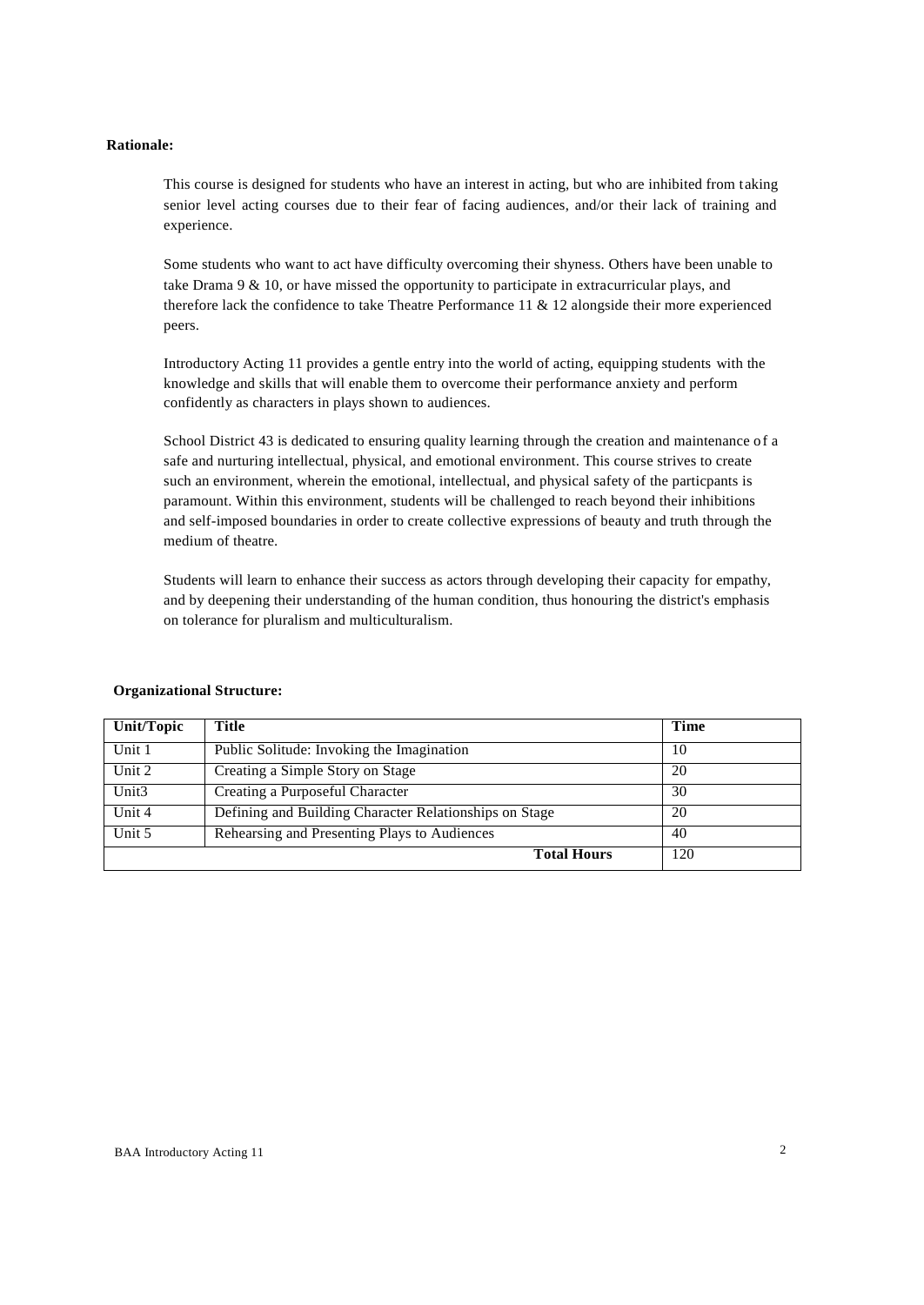# **Unit/Topic/Module Descriptions:**

#### **Unit l:Public Solitude: Invoking the Imagination 10 hours**

Students will learn to exclude their immediate surroundings, including other people, through focussed use of their imaginations. They will learn to be "alone in a group" thus overcoming the distractive and inhibiting powers of their peers and surroundings.

# **Curriculum Organizer - Conceptual Learning**

*It is expected the student will:*

• demonstrate an understanding of the concept of "public solitude" (the ability to apply concentrated focus on imaginary phenomena while in the presence of an audience).

# **Curriculum Organizer - Skill Development**

*It is expected the student will:*

- develop an understanding of the capacity to visualize imaginary settings, characters, and situations
- develop an understanding of the capacity to interact phyically, vocally, and sensorially with these imaginings.

# **Curriculum Organizer - Practical Application**

- enter, in front of an audience, a state of physical stillness in which he/she is focussed on inner imaginings.
- execute, in front of an audience, vocal and physical actions in response to imagined circumstances.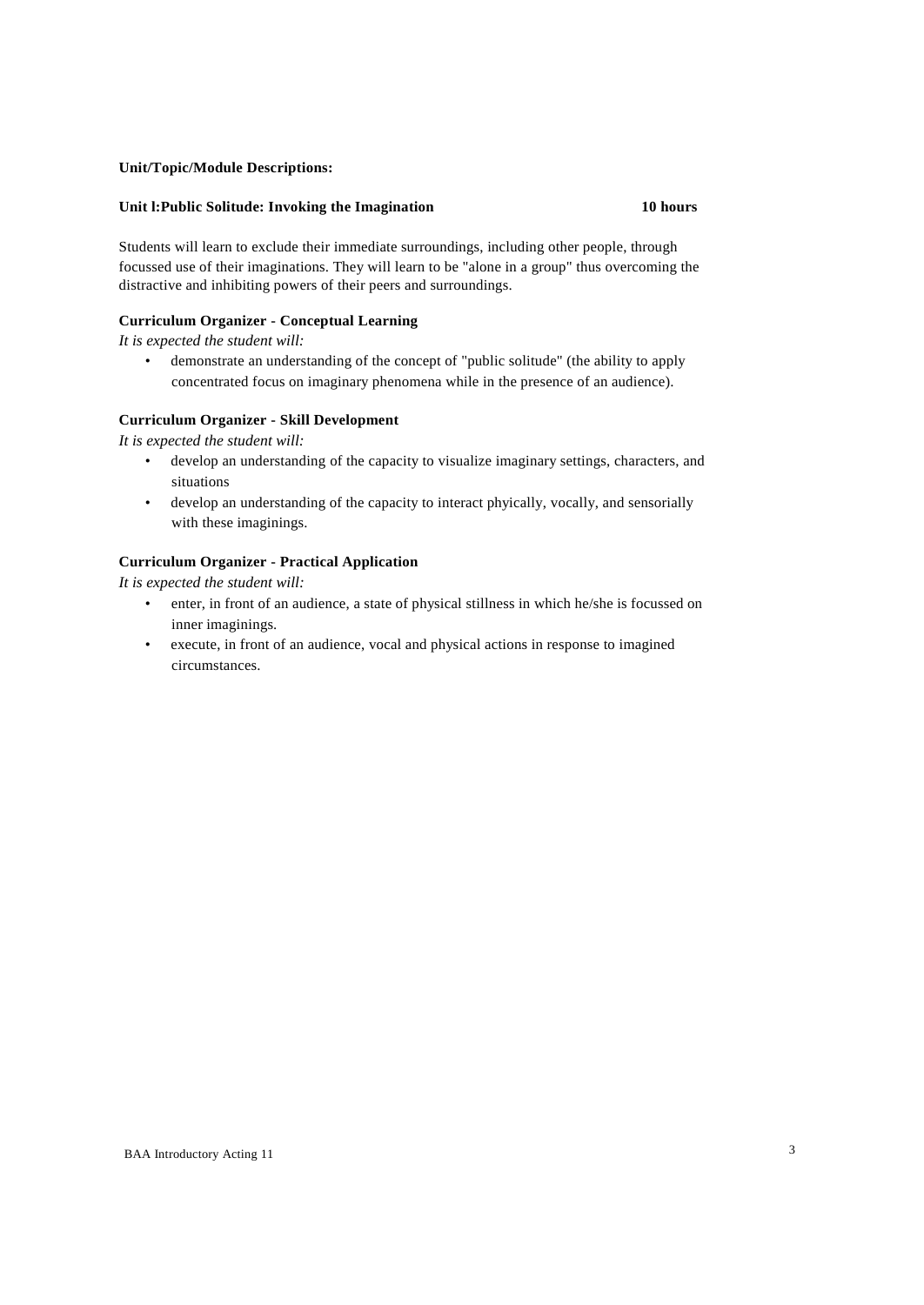# **Unit 2:Creating a Simple Story on Stage 20 hours**

Students will learn to understand the basic structural elements of theatrical "stories" and unify and apply these elements in scene work on stage so as to gain confidence and certainty through knowledge of the way in which actors analyze stories and apply their analysis to the acting process.

#### **Curriculum Organizer - Conceptual Learning**

*It is expected the student will:*

- demonstrate an understanding of the concept of "context" (or "given circumstances"), including setting, mood, and prior events that inform the scene.
- demonstrate an understanding of the concept of "character" (the entities engaged in the events in the story)
- demonstrate an understanding of the concept of "action" (the physical actions that reveal the conflict and drive it towards some form of resolution).
- demonstrate an understanding of the concept of "theme" (a generalization about the human condition that can be derived from an analysis of the story)

### **Curriculum Organizer - Skill Development**

*It is expected the student will:*

• apply basic scene-analysis techniques based on his/her understanding of the structure of a story, including the following:

o determining the story that will be revealed by a scene

o determining relationships (the roles the characters play in each other's lives within the scene)

o establishing status (the level of power and/or authority of each character in relationship to the others)

o determining stakes (that which the charcters see as deeply important and worth fighting for, and capable of generating strong motivation in the scene)

o determining objectives (the changes the character wants to effect on other characters with whom he/she is in relationship in the scene)

# **Curriculum Organizer - Practical Application**

- participate actively and confidently in scene analysis with other actors.
- rehearse a scene with other actors with the confidence that comes from understanding the structural elements of the story.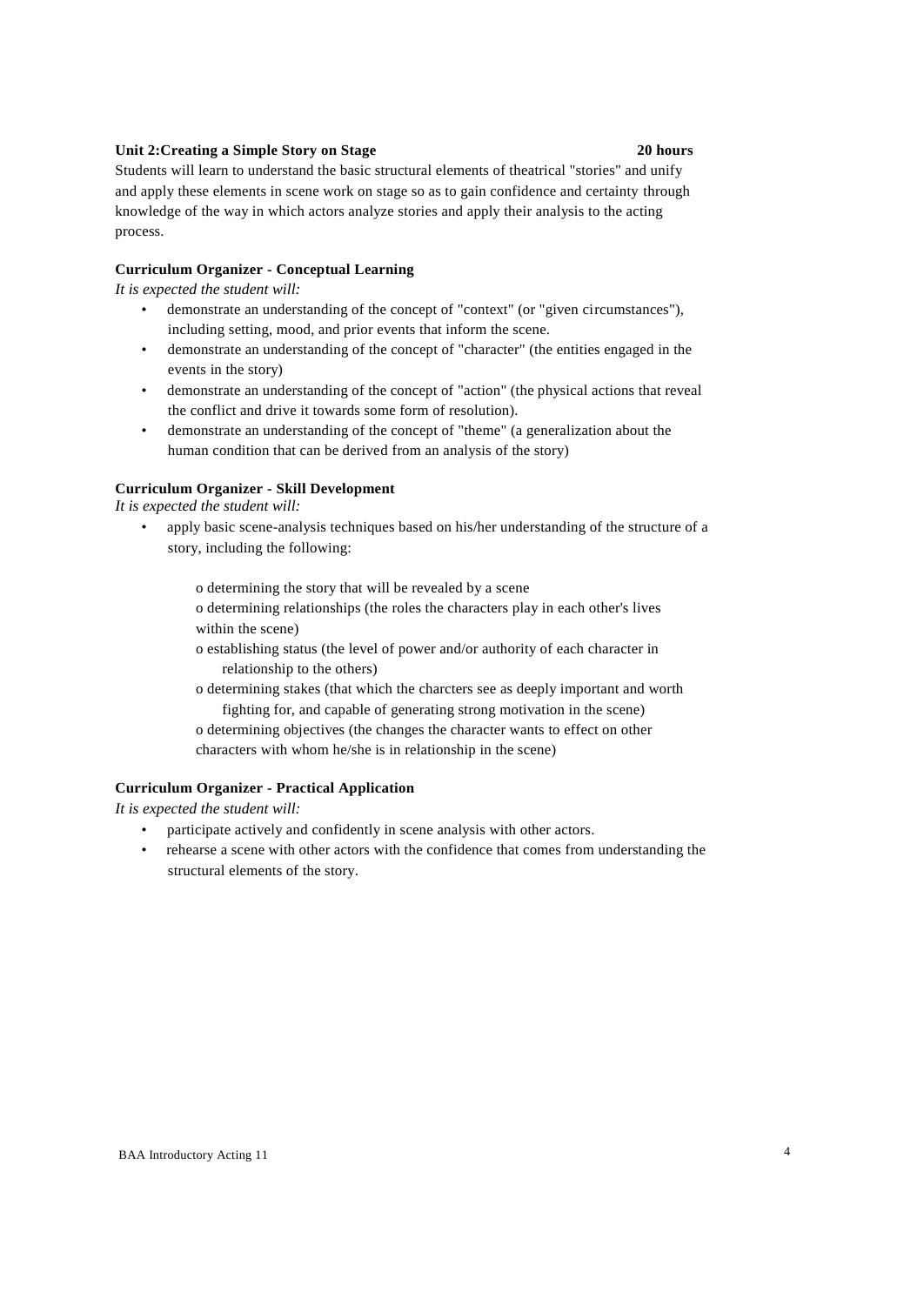#### **Unit 3: Creating a Purposeful Character 30 hours**

Students will learn how to create simple character bodies and voices so as to be released from the inhibiting sense of "selfThey will learn how to establish effective objectives for their characters so as to have clear, purposeful, and confident actions to carry out while on stage.

#### **Curriculum Organizer - Conceptual Learning**

*It is expected the student will:*

- demonstrate an understanding of the importance of the clear, specific, and economical use of the voice and body in representing a character.
- demonstrate an understanding of the desirability of having strong objectives so as to have a clear purpose for every moment on stage, thus overcoming personal inhibition and reducing the distractive powers of the stage/audience environment

# **Curriculum Organizer - Skill Development**

*It is expected the student will*

- develop basic technical competency in the following areas:
	- o alignment (the ability to establish a neutral, balanced body posture)
		- o breathing (the ability to use abdominal/lower rib breathing technique so as to have adequate air reserves to support voice and movement)
	- o vocal projection (the ability to relax the throat, and to control volume through the combination of air flow, rseonance, and size of the vocal aperture)
	- o vocal enunciation (the controlled use of the tongue, teeth, lips, and lower jaw for the purpose of moulding sound into clearly pronounced words)
	- o stillness (the ability to achieve a quiet, relaxed body for the purpose of
		- establishing a base from which to execute strong, simple physical actions)
		- o economy of movement (the ability to clarify and simplify movements and
		- stillnesses in order to create effective and easily understood body language)
	- o simple blocking (theatrical "cheating" of body positions, avoiding masking other actors, logical use of the stage space to clearly reveal a scene to an audience) o executing an objective (attempting to get a desired response from something or
	- someone with whom the actor's character is in relationship.

#### **Curriculum Organizer** - Practical Application

*It is expected the student will:*

• apply technical skills during rehearsals of scenes and presentation of plays to audiences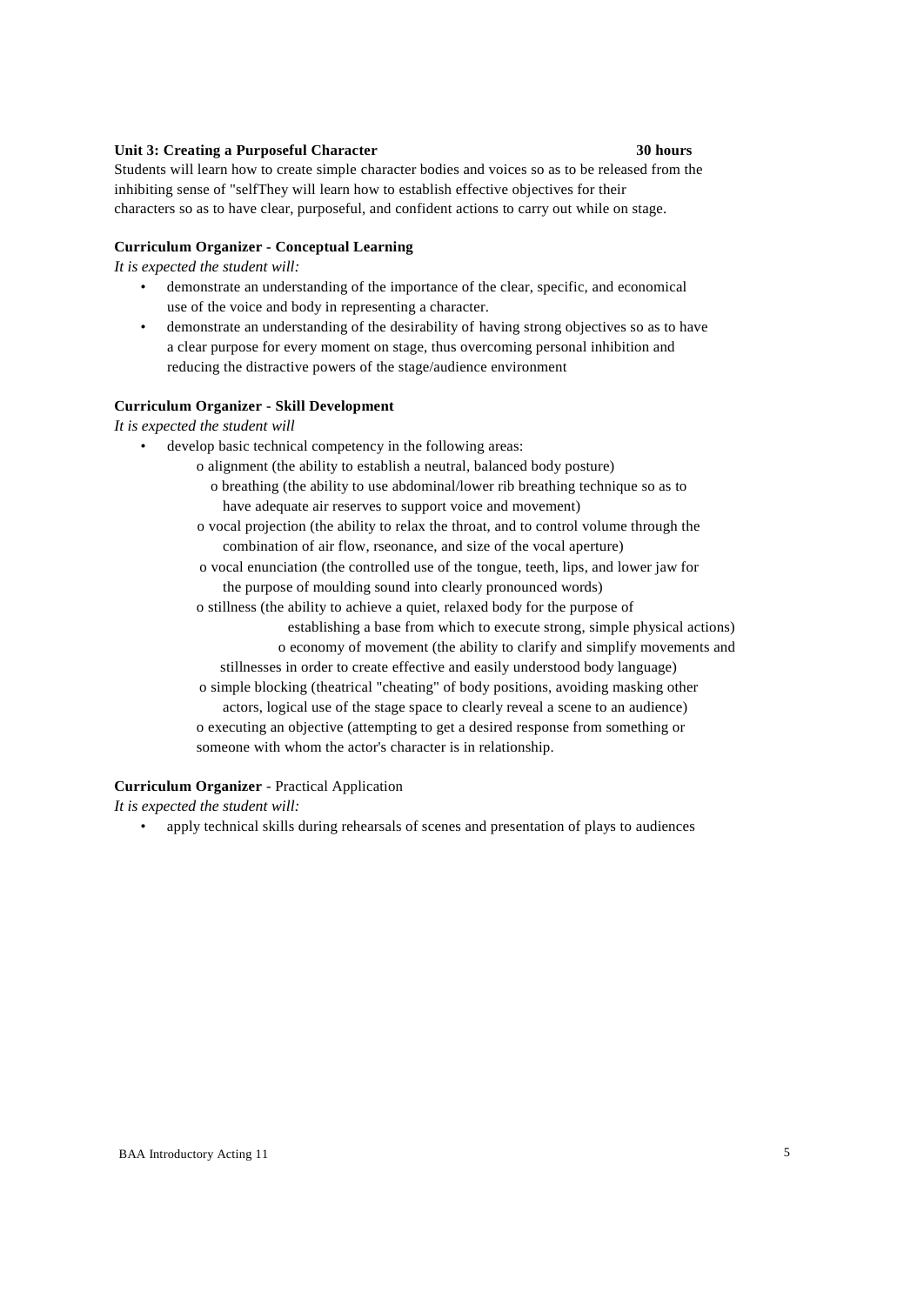# **Unit 4:Defining and Building Character Relationships On Stage 20 hours**

Students will learn the importance of character relationships in scenework, and the responsibilities actors have towards fellow actors in terms of actions and reaction, and empathetic listening for the purpose of strengthening the artistic truthfulness and immediacy of a scene. They will learn that entering into effective character relationships during rehearsal and performance reduces inhibition and self-consciousness.

# **Curriculum Organizer - Conceptual Learning**

*It is expected the student will:*

- demonstrate an understanding that an actor is either acting or reacting at all times during a scene
- demonstrate an understanding that an actor must place all his/her attention on the actor who holds the focus
- demonstrate an understanding that an actor "listens" with all his/her senses toother actors during performance, so as to be able to understand and respond to the nuances of emotional, intellectual, and physical messages conveyed by the actors.
- demonstrate an understanding that immersion in the work of acting/reacting and empathetic listening helps the actor avoid the distractions that inhibit his/her performances

# **Curriculum Organizer - Skill Development**

*It is expected the student will:*

- demonstrate the ability to react to another actor's words and actions
- demonstrate the ability to remain focussed on another actor consistently
- respond to another actor's performance truthfully through careful sensorial observation of the other actor
- demonstrate increased ability to overcome personal and environmental distractions through immersion in character relationships

#### **Curriculum Organizer - Practical Application**

- enter into character relationships during rehearsals and performances
- remain focussed on other actors throughout a performance
- reduce self-consciousness and inhibition through immersion in character relationships during performances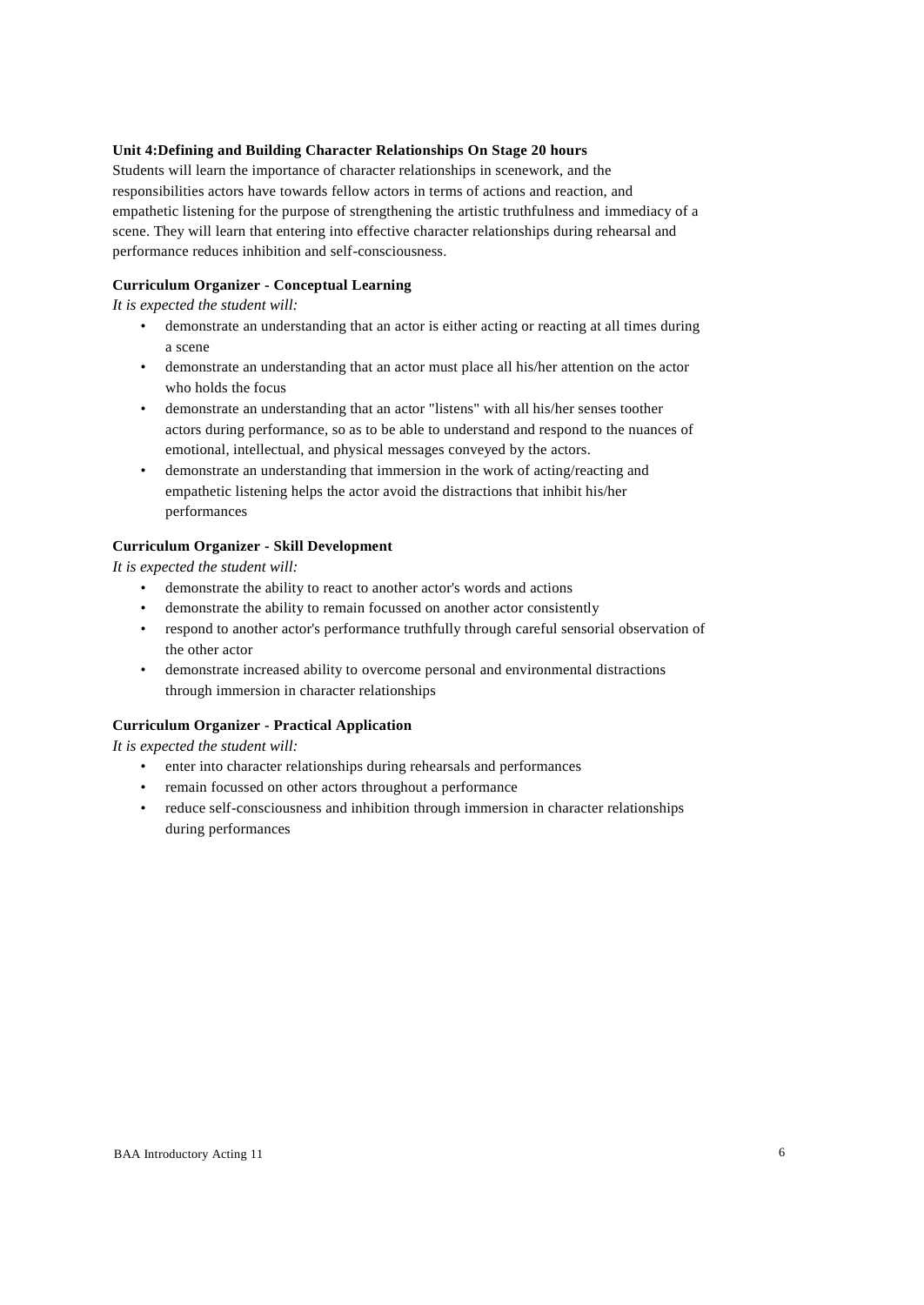#### **Unit 5:Rehearsing and Presenting Plays to Audiences 40 hours**

In order to demonstrate they have learned effective strategies to overcome performance anxiety, inhibition, and lack of confidence, students will prepare and present a full class/cast performance to a live audience through three weeks of rehearsal (approximately 18 hours) and one week of presentation (approximately 7 hours). It is recommended that students be given a script prepared by the teacher so as to balance the right mix of challenge and ease-of-performance. In the interest of sharing the weight of performance, the teacher might find it advantageous to configure the script to ensure that each member of the class will carry relatively equal levels of responsibility, so no single member of the class must "carry" the show.

# **Curriculum Organizer -Conceptual Learning**

*It is expected the student will:*

- demonstrate an understanding of the application of basic theatre ethics to the rehearsal and performance process
- demonstrate an understanding of the importance ofregular attendance and participation in rehearsals and performances
- recognize the importance of remaining focussed and on-task during rehearsals and performances
- demonstrate an understanding of the importance of "controlling the controllable", such as memorizing lines, cues, and basic blocking, as well as care and use of costumes, props, and accessories.
- experience the rehearsal process, from initial reading of the script through to final performance.
- learn the three stages of performance (pre-show preparation, performance, and postperformance closure)

# **Curriculum Organizer - Skill Development**

*It is expected the student will:*

- uphold physical, emotional, and creative/intellectual safety during rehearsals and performances
- remain on-task and avoid the pursuit of social agendas while participating in rehearsals and performances
- display tolerance about fellow actors so as to foster an effective, purposeful, and nurturing creative climate
- demonstrate absolute commitment to the principal of never using the power of the stage for the purposes of abuse, bullying, derision, or demeaning of others
- demonstrate that he/she can memorize cues, lines, and basic blocking
- demonstrate the ability to use and care for costumes and properties
- exhibit self-discipline during every stage of the rehearsal process
- demonstrate a disciplined commitment to the three stages of performance (warm-up, performance, closure)

# **Curriculum Organizer - Practical Application**

- participate willingly in the rehearsal and performance of a play involving the whole class/cast
- demonstrate increased confidence during rehearsal and performance through the use of effective acting strategies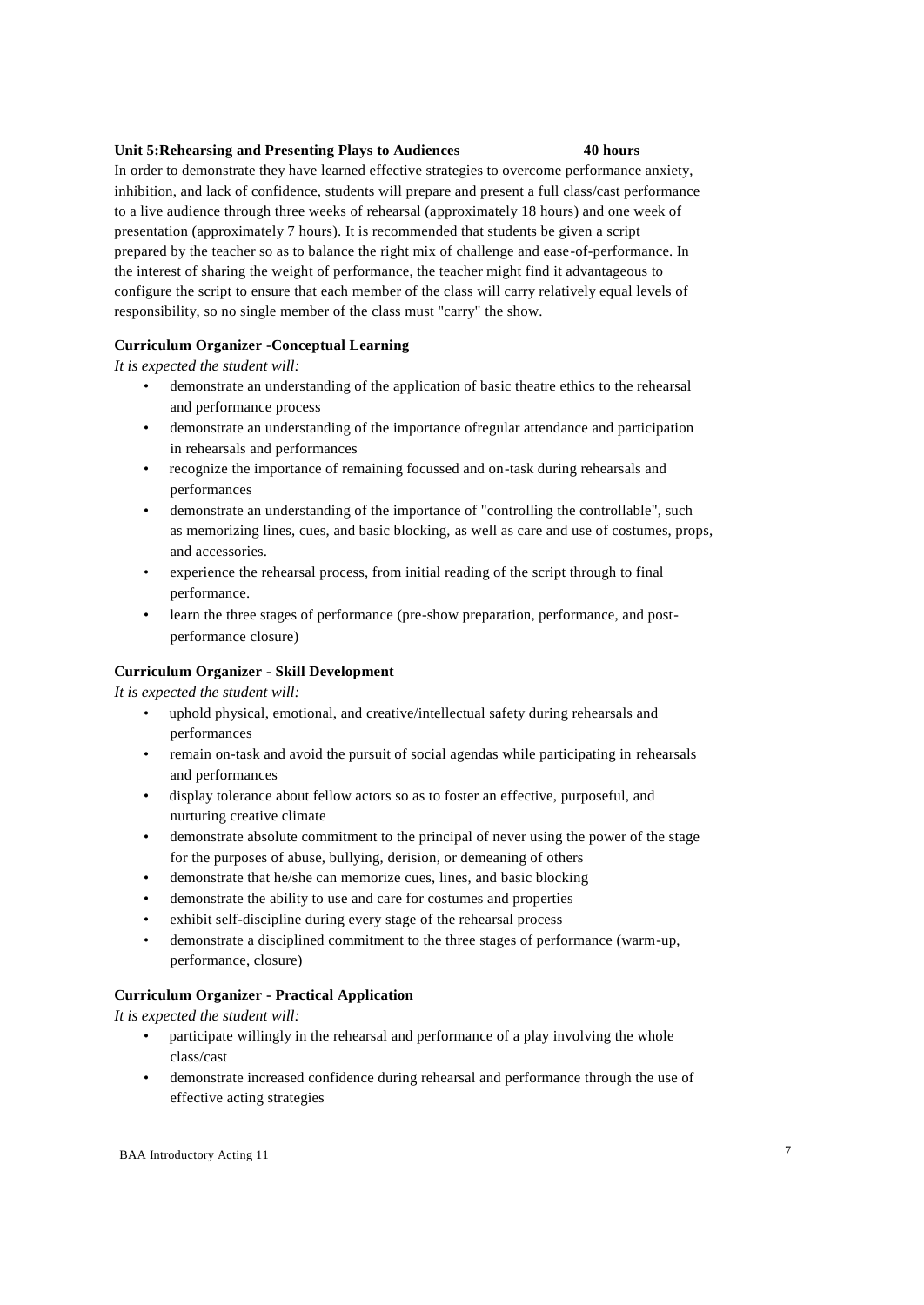demonstrate the use of appropriate theatre ethics and behaviour so as to facilitate effective teamwork in pursuit of the collective creative goal of an artistically truthful performance

#### **Instructional Components:**

Examples of learning activities for this course include:

- breathing exercises, led by the teacher
- physical alignment exercises, led by the teacher
- sensory awareness exercises, led by the teacher
- vocal development exercises, led by the teacher
- solo performance work designed to invoke the imagination
- solo performance work designed to enable actors to create complete theatrical "stories"
- working in pairs in improvisation exercises that enable actors to experiment with key
	- acting concepts and skills, including:
		- o listening
		- o establishing objectives in a scene
		- o determining stakes in a scene
		- o determining status in a scene
		- o defining relationships in a scene
		- o making discoveries in a scene
		- o working with emotional "opposites" in a scene

Most learning activities in this course are performance-oriented, and are designed to lead acting students skillfully towards the main purpose of the course.. ..performing with confidence in front of an audience. Students are constantly experiencing performance in some way.. .the acting exercises require performance in order to experiment with varius skills and concepts.. .these exercises are always followed with discussion about the student' experiences during the exercises. Members of the class often perform simultaneously.. .at other times, some members of the class will perform for other other members, in various groups and combinations, thus creating various types and levels of "audience" in order to familiarize the actors with the experience of being watched.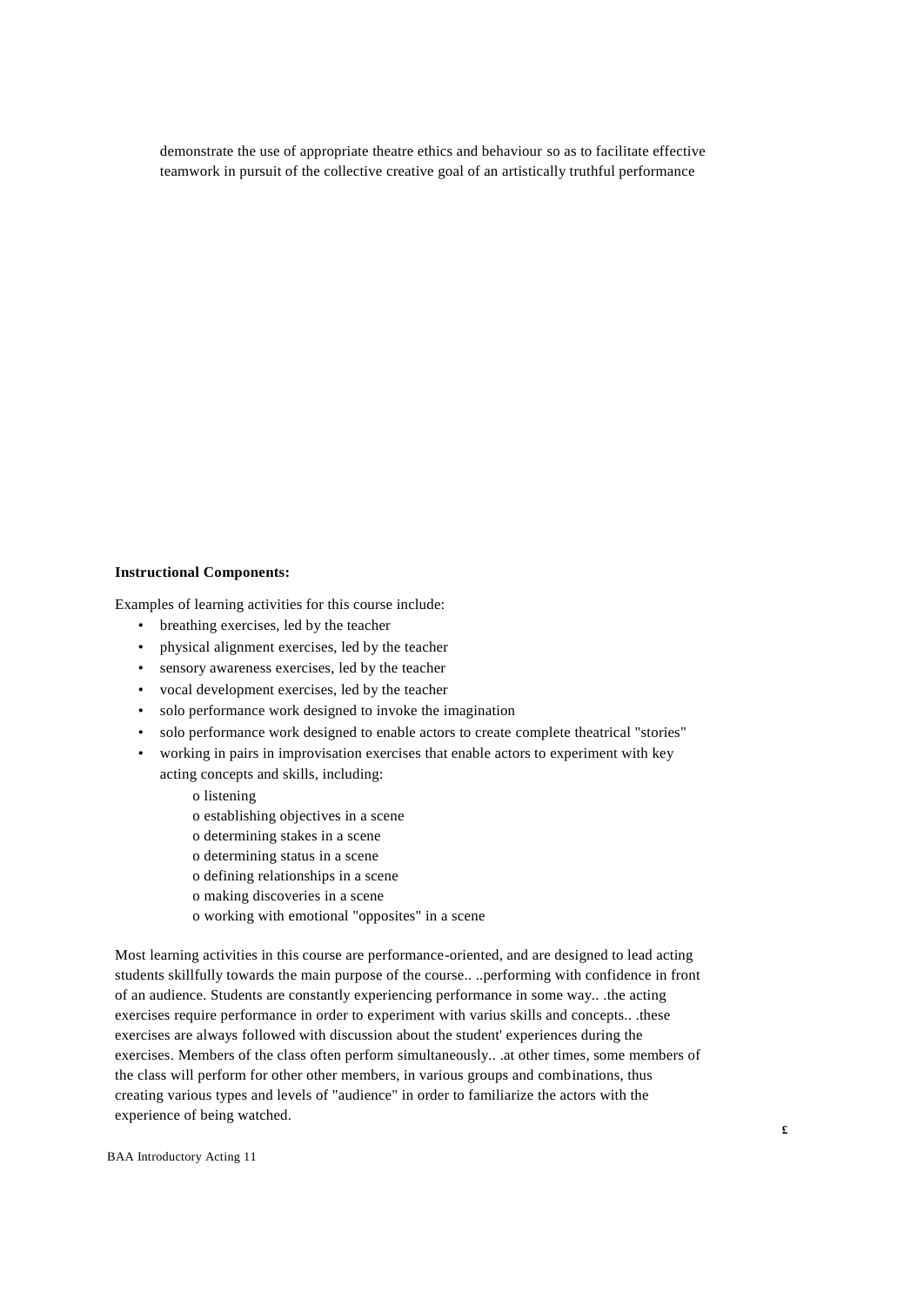The rehearsal process takes performance to a new level. The class works together on rehearsing a theatrical presentation. Typically, rehearsal involves a series of steps:

- reading and discussing the script
- doing a "walk-through" of the play so as to identify blocking requirements
- refining choices of style and presentational technique
- refining the play through repetitive rehearsal and classic rehearsal techniques
- initial performance for a small group who provide feedback and encouragement

Performances are designed to empower actors by making them aware of their responsbility for making effective choices that are effective for themselves, their fellow actors, and the audience. Students are encouraged to understand that, in order to entertain the audience, they must entertain themselves. Students are repeatedly encouraged to take "ownership" of their work.. .to understand that the director porvides the "form", and that they provide the "content".

# **Assessment Component:**

- Effective formative assessment via:
	- o Clearly articulated and understood learning intentions and success criteria
	- o Questions posed by students, peers and teachers to move learning forward
		- Discussions and dialogue
	- o Feedback that is timely, clear and involves a plan
	- o Students are resources for themselves and others peer and self-assessment
	- o Student ownership

Formative assessment used to adapt learning experiences and inquiry plans on an on-going basis to meet specific learning goals.

Development, awareness and action, based upon metacognition intended to lead to learner independence and self-coaching.

# Summative Assessment:

Summative assessments will be determined as students demonstrate proficiency/mastery toward particular learning outcomes. Summative assessments and final grades will reflect the following:

- Students will work collaboratively with the teacher to determine summative achievement on assignments and letter grades based upon dialogue, and evidence of learning
- Behaviour and work habits will NOT be included when determining letter grades
- Marks will not be deducted for late work
- Extra credit and bonus marks will not be awarded
- Plagiarizing will not result in reduced marks/grades –the student will be required to demonstrate their learning authentically
- Attendance will not be considered toward letter grade
- Only individual learning demonstrated –no group marks will be used to determine grades
- Letter grades will reflect learning towards the learning outcomes articulated above
- Letter grades will be based upon criteria provided/agreed upon toward the learning outcomes
- Letter grades will be determined in relation to the learning outcomes not in comparison to the achievement of other students
- Poor work will not be assessed towards grades students will only be assessed on quality work
- Professional judgment and evidence will be used to determine final letter grade in consultation with the student
- Zeros will not be assigned to missed assignments all required assignments must be completed
- Formative or practice towards learning outcomes will not be included in final grade assessment
- Most recent evidence toward learning outcomes will be used to assign letter grades learning is not averaged over time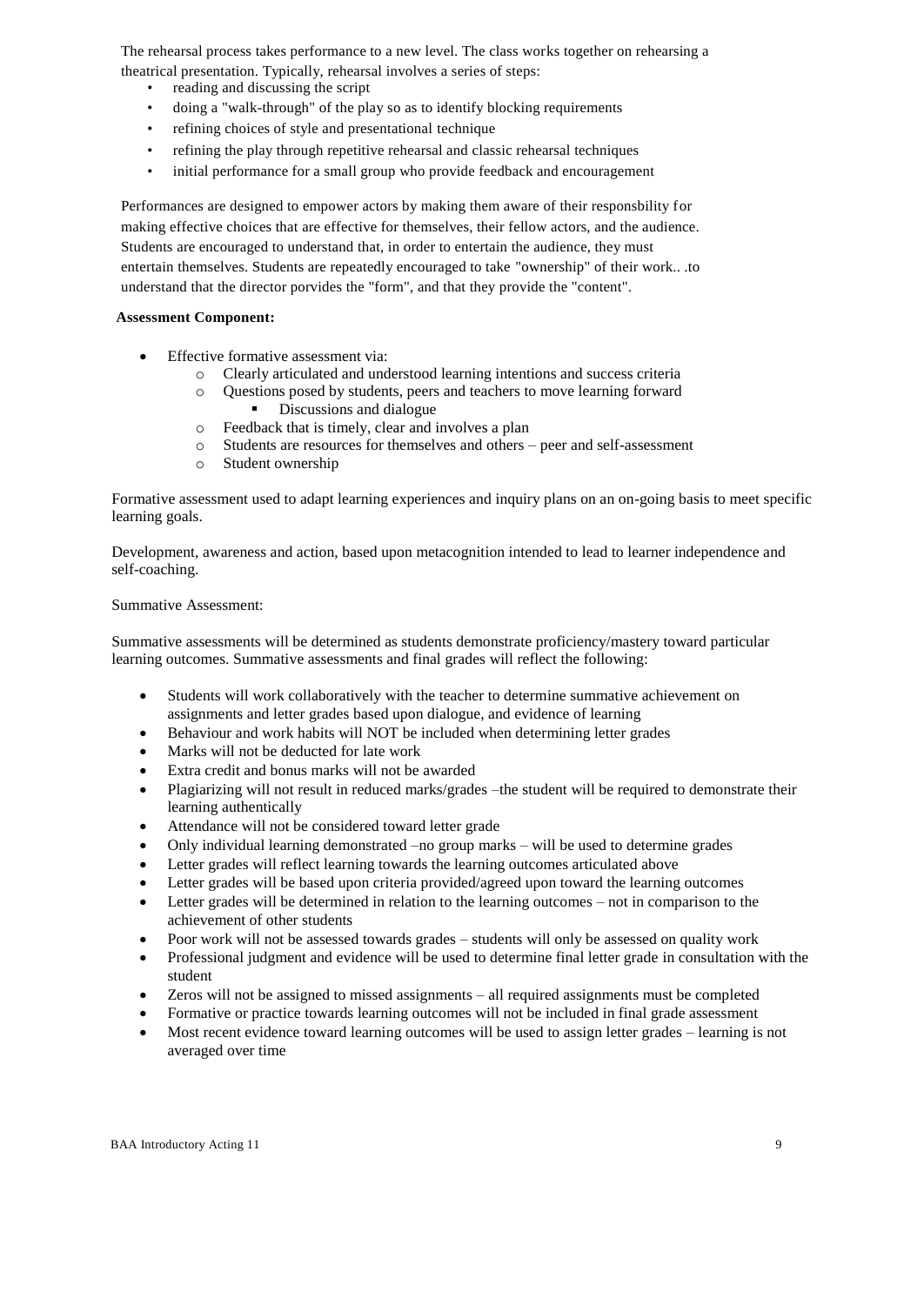• Imagination: with what degree of ease is the student capable of entering into imaginary circumstances?

Those who exhibit behavioural difficulties beyond the norm for the group during the initial stages of the course receive careful remediation.

#### **B: Ongoing Student Evaluation:**

Students are evaluated on an ongoing basis in three key ways:

- a. their ethical behaviour is constantly monitored.. .as trustworthiness is fundamental to the success of each actor, and the success of the class
- b. their work during regular acting exercises and rehearsals is monitored, with the teacher noting the degree of success with which each student masters the exercises and rehearsal requirements.
- c. their work during actual performances in front of live audiences is evaluated (the response of the audience to the work of the cast or individual actors is a measure of individual and group achievement, and the teacher observes and makes notes about each actor's performance.)

Evaluation techniques include:

- a. observation and note-taking
- b. constant solicitation of feedback and commentary from the students in the course
- c. the solicitation of feedback from audience members (teachers and students from other classes) who have been invited to watch performances
- d. providing students with self-evaluation checklists, with room for commentary on key areas of concern or focus.
- e. the use of careful professional judgment in assessing each student's level of capability at the beginning of the course, and repeating the assessment as the course progresses in order to note the rapidity and extent of the student's growth as an actor.

During the course, the actors will present formal performances. At this time, the teacher will be able to observe and note the extent to which each student has progressed during the course by comparing the student's formal performance work with earlier evaluations.

An important aspect of ongoing and final evaluation includes self-evaluation. On a regular basis, students are asked to comment on what they are learning. They are encouraged to take responsibility for their own learning, and are constantly reminded that they must "teach themselves".. .the teacher provides the opportunity to learn, but the student must utilize the opportunity. The teacher frequently seeks input from the students to monitor whether or not this "self-teaching" is taking place.

# **C: Evaluating Performances:**

There is an old saying in theatre: 'The stage doesn't lie." Another way of saying this is, "What you see is what you get." Actor training of the type offered in this course involves the creation of a "product": public performances of scenes or plays. The quality of the product is evident to the audience. The teacher (a highly trained audience member who is deeply involved in the creation ofthe product) is in a key position to evaluate the level of quality of the production in a number of extremely important ways: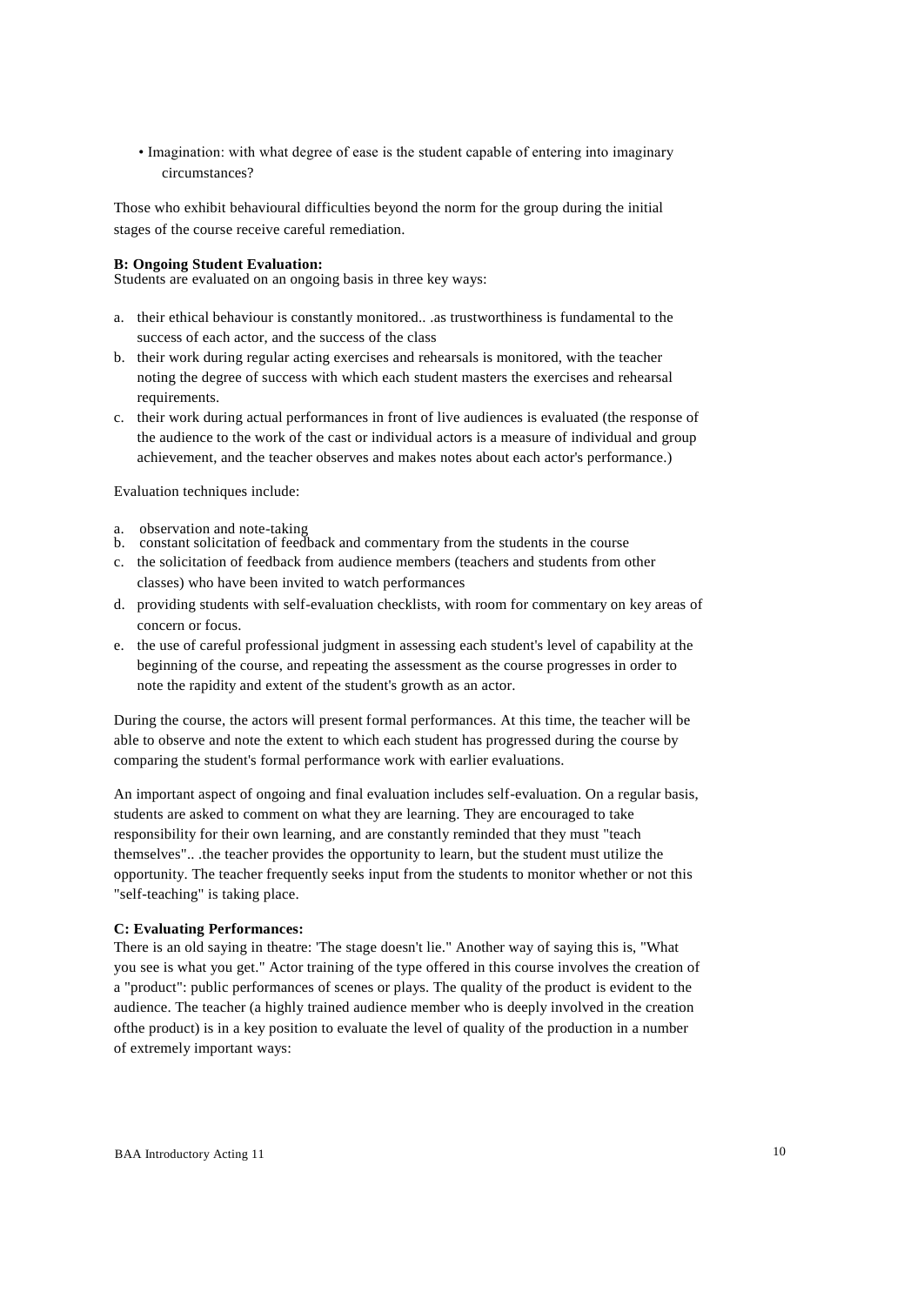- the strength and weaknesses of the teacher/director's choices in helping shape the performance, and in providing a comfortable yet challenging vehicle for the actors' growth
- the quality of the overall ensemble performance
- the quality of individual performances within the larger performance
- the nuances of audience response to the performance, both during and after the show
- the evidence of growth in individual actors
- the ways in which a particular performing style challenges individual actors (ie. some actors respond well to improvisational theatre, some to highly structured, scripted work, some to large-scale ensemble work, some to small-group scenework.)

# **D. Final Evaluation of Students:**

By the completion of this course, students are expected to understand and practice the ethical/behavioural objectives of the course. They are also expected to understand and apply basic conceptual and skill-based approaches to overcoming their fear of performance in front of an audience.

Central to the philosophy of evaluation in this course is the belief that each actor deserves to be measured in terms of personal achievement, rather than in comparison to the group. The teacher must be vigilant and alert to signs of growth in each actor, and must be especially alert to the specific issues each actor struggles with in his or her effort to become more skillful on stage. The teacher must assist each student with his or her specific acting problems, and must carefully note signs of increasing competency and mastery of these problems.

# **E: Teacher Journal:**

It is recommended that the teacher keeps a detailed daily journal of the course, entering notes about each lesson, including:

- what was taught
- what exercises and strategies where used
- how the students responded to lesson
- areas of concern the teacher needs to address.

The journal helps the teacher evaluate the degree of success with which the students are learning the outcomes, and the level of effectiveness of specific lessons.

# **F: District Drama LSA:**

Through the District Drama L.S.A., the teacher is able to maintain contact with fellow specialists, and to exchange notes and ideas about course goals, learning outcomes, and evaluation.

# **G. Professional Development:**

Professional development opportunities help the teacher keep abreast of developments in the field of acting and also assist the teacher with ways to modify the course and improve the instructional methods.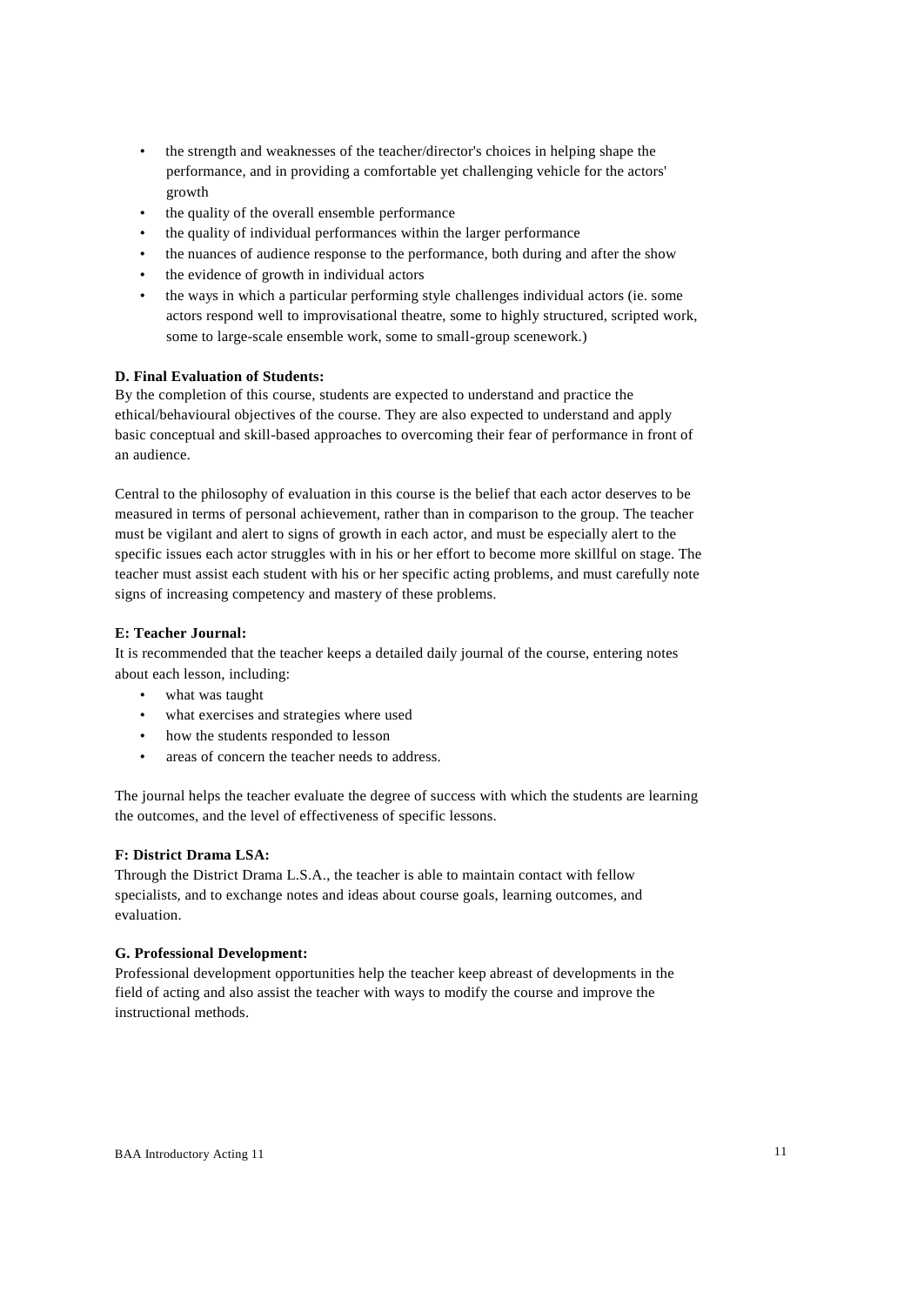### **H. Parental Feedback:**

Feedback from parents of students is another part ofthe process by which the teacher forms an understanding ofthe effectiveness or limitations ofthe course and the achievements of individual students.

#### **I. Evaluating Teacher Success:**

One important key to determining the success of course content and organization is the observation of individual and group evolution within the class., .as the course proceeds, the students ought to "invest" or "buy into" the process...if this does not occur, or is not consistent, content and organization is adjusted accordingly.

Another measure of success in this area, in an elective course such as this one, is the enrolment numbers each year. If enrolment numbers fall, it may be attributable to weaknesses in organization and content.

In this type of course, the success of the teaching is measured by the success of the students' artistic accomplishments during performances.

Success can also be measured by monitoring the attitudes and demeanour of class members during regular lessons. Manifestations of boredom and inattentiveness are signs that strategies are not working, or that organizational techniques are failing.

The teacher works to establish a very specialized learning climate in an acting class. The rituals and rules, the principles and ethics,, and the flow of the lessons, the tone and atmosphere, all must support the goals ofthe course. Because the key goal is "successful performance of a scene or play", that performance becomes a major measure ofthe success ofthe teacher's strategies and organization.

#### **Learning Resources:**

In an introductory acting course, the primary learning resource is a comfortable rehearsal hall and an experienced, motivated teacher.

Experienced acting students can be invited to visit the class on an ongoing basis as another valuable resource. They are able to share their experiences and knowledge with the beginner actors, thus supporting the work ofthe teacher.

Once a year, there is a multi-district drama festival (Metfest). Students in this course are invited to attend Metfest to learn by watching fellow actors struggle with the problems of staging oneact plays.

Students are encouraged to attend play performances of all kind.. .secondary school plays, community theatre productions, and large and small professional productions.

Texts are not essential for an introductory acting course, but students are encouraged to read relevant material on acting, such as Konstantin Stanislavsky's "An Actor Prepares"and Michael Shurtleff s "Audition".